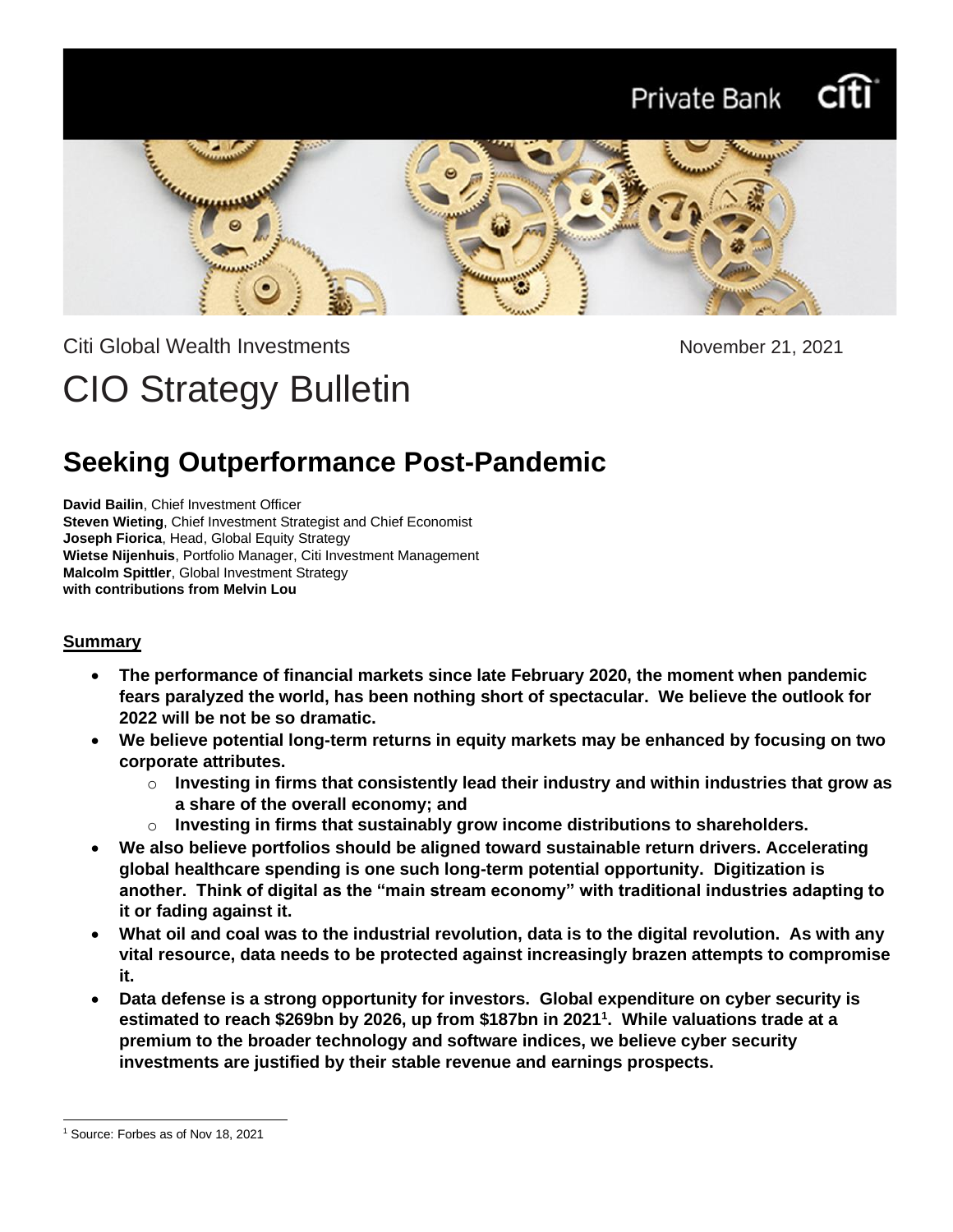# **Seeking Outperformance Post-Pandemic**

The performance of financial markets since late February 2020, the moment when pandemic fears paralyzed the world, has been nothing short of spectacular. From Jan 31, 2020 until today, the S&P 500 is up 39% (figure 1) and the Nasdaq composite is up 69%. While there are still some COVID-impacted industries and depressed emerging markets, we believe the transition from "recovery" to "expansion" in financial markets is largely over. Governments, scientists and technologists managed to support incomes, developing vaccinations and methods to preempt a global collapse in record time. These were so effective that market optimism has soared.

We believe the outlook for 2022 will be nothing so dramatic. In 2022, we foresee neither a recession, nor a boom. Investors who missed buying "COVID cyclicals<sup>2</sup>" such as hospitality shares, or entire country markets like Brazil, cannot expect such dramatic opportunities on the horizon. (see figure 2). Many of the assets that posted strong gains (such as the 120% annualized gains since April 2020 in hotels, resorts and cruise line operators) were possible because of their plunge into the brief abyss of the COVID recession.



Source: Haver Analytics as of November 15, 2021. Note: Gray shared areas are US recessions. Indices are unmanaged. An investor cannot invest directly in an index. They are shown for illustrative purposes only. Past performance is no guarantee of future returns. Real results may vary.

# **Resetting Expectations**

When you take away the markets dramatic moments, the years of crashes and booms, you can see that the returns that follow have historically been attractive. It turns out that markets are resilient and that the world as a whole grows far more than it shrinks. Such is the human condition of creative disruption and innovation. It is a "lifting up" process that, while uneven and often unfair, is equally unrelenting. It is why we featured technological disruption in the energy sector (see [CIO Strategy Bulletin | The Environment for Bonds and Humans\)](https://www.privatebank.citibank.com/ivc/docs/quadrant/CIO_bulletin_110721.pdf), the financial sector (see [CIO Strategy Bulletin |](https://www.privatebank.citibank.com/ivc/docs/quadrant/CIOBulletin111421_Final.pdf)  [The Fear and Loathing of Inflation: Portfolio Impacts and Opportunities\)](https://www.privatebank.citibank.com/ivc/docs/quadrant/CIOBulletin111421_Final.pdf) and the "health of the digital economy" through investments in cybersecurity this week (see Special Section that follows the main Bulletin).

In summary, when investors stay invested, they tend to capture the economic progress that can generate real wealth in portfolios (see figure 3).

<sup>2</sup> Energy, Materials, Consumer Discretionary (ex-E-Commerce), Industrials, Financials, Real Estate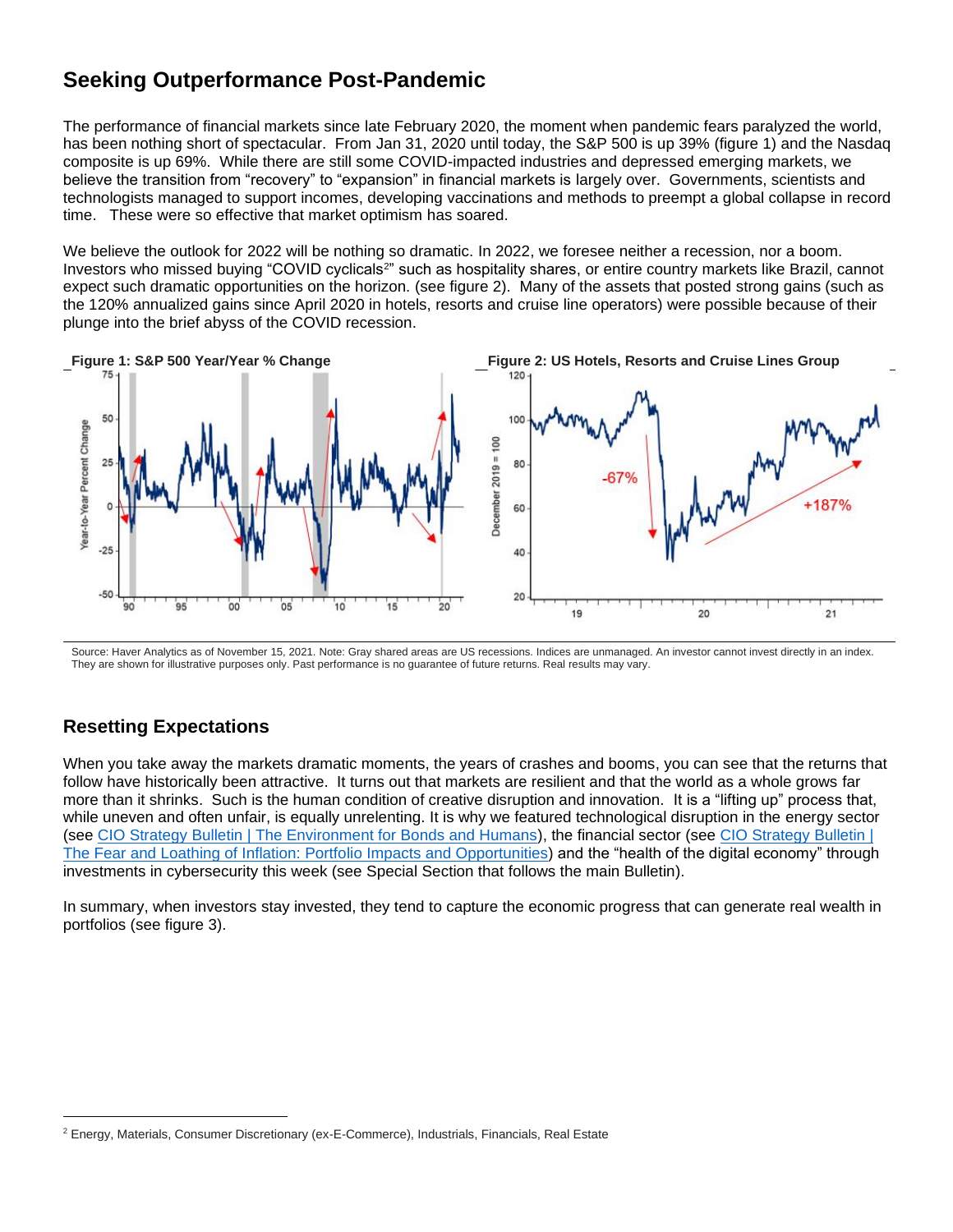#### **Figure 3: US and Global Equities Annual Total Return Since 1960: Average and Excluding Year Before through Year After Recessions**



Source: Bloomberg as of November 15, 2021. Indices are unmanaged. An investor cannot invest directly in an index. They are shown for illustrative purposes only. Past performance is no guarantee of future returns. Real results may vary.

# **Staying Invested Is Not Standing Still**

While one can buy an index and potentially grow wealth, portfolios can seek a better risk-adjusted return, through diversification and by being savvy about when to overweight and underweight certain sectors and elements for longerterm potential opportunities. Given the specific steps we took to invest in "recovery," we must transition portfolios for "expansion." Failing to do so would leave portfolios exposed to short-term portfolio drivers that were unique to the COVID rebound period.

We believe potential long-term returns in equity markets can be enhanced by focusing on two corporate attributes.

1. **Invest in firms that consistently lead their industry and within industries that grow as a share of the economy.** Leaders in sectors that are growing disproportionately provide a "one-two" punch that creates shareholder value.

Unstoppable Trends such as the secular rise in healthcare demand or the transition of the economy from tangible to digital are macro-level examples of "secular growth industries." We would see traditional autos or oil drilling as the opposite, sectors with gradually diminishing growth, with periodic, cyclical booms and busts (see figures 4-5).



Source: Haver Analytics as of November 15, 2021. Indices are unmanaged. An investor cannot invest directly in an index. They are shown for illustrative purposes only. Past performance is no quarantee of future returns. Real results may vary. FAAMG stands for Apple, Amazon, Meta, Microsoft and Google. This should not be construed as an offer of, or recommendation of companies discussed.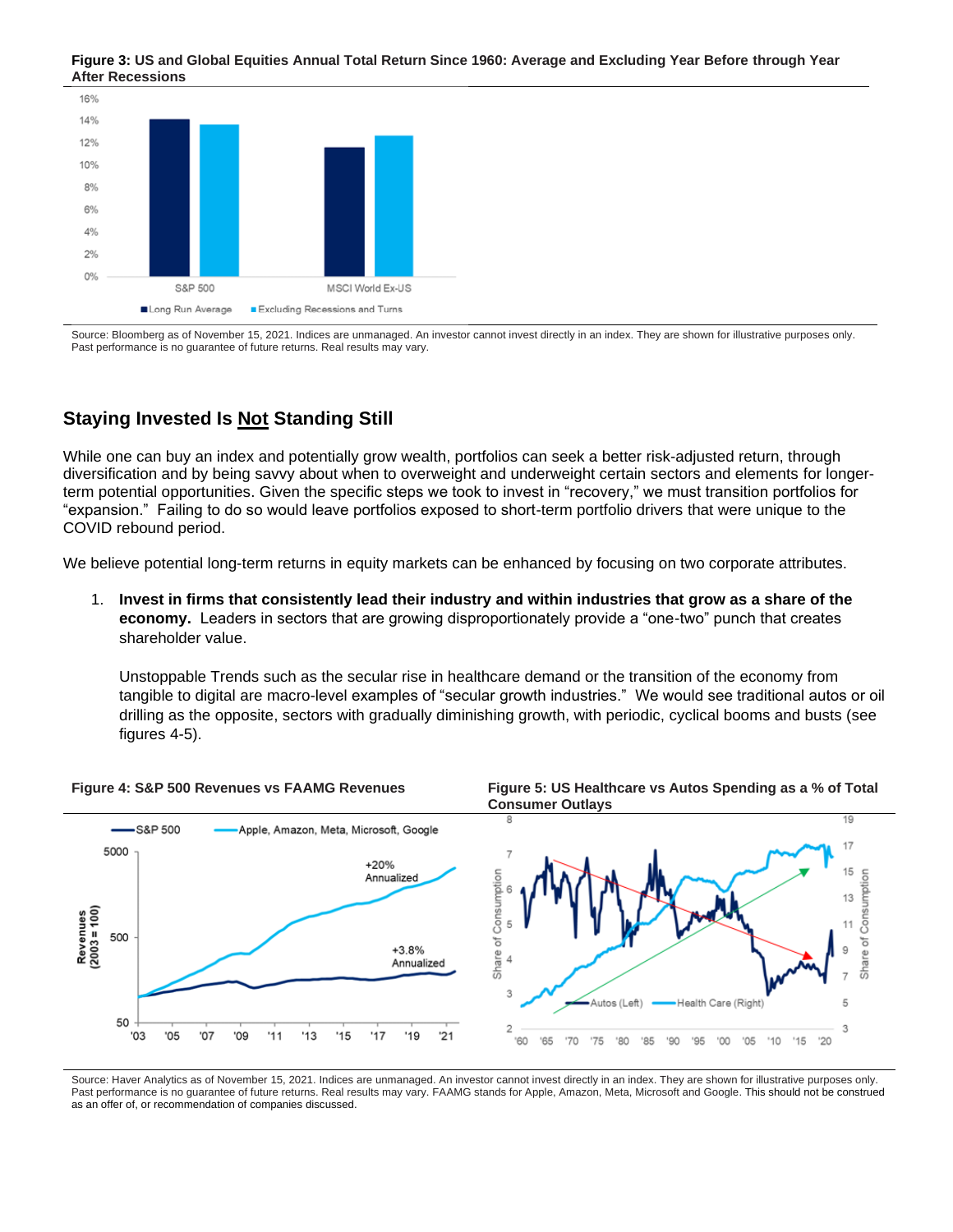2. **Invest in firms that seek to sustainably grow income distributions to shareholders.** This sounds easy, but is rather hard to do over long periods of time. It requires management discipline to both invest in the future of a company as an industry evolves *and* to plan for the growth of payments to shareholders. US firms with the most consistent dividend growth have outperformed the S&P 500 by about 60 percentage points in the last 30 years (see figure 6).

Firms with the strong growth opportunities can invest 100% of their cash flow to drive returns. However, when a firm's balances growth and tangible, growing dividends, the combination becomes a highly valuable asset for investors (see figure 7). In other words, firms must work harder or have growth opportunities to ask investors to forego dividends that have cumulatively driven half of long-term equity market returns.



**Figure 7: S&P 500 Price Index vs Total Return Index with Reinvested Dividends**



Source: Bloomberg and FactSet as of November 17, 2021. Indices are unmanaged. An investor cannot invest directly in an index. They are shown for illustrative purposes only. Past performance is no guarantee of future returns. Real results may vary.

# **Tactical Portfolio Tilts**

This past week, our Global Investment Committee (GIC) kept its asset allocation unchanged with Global Equities 6% overweight. Fixed Income and cash remain 6% underweight. Over the course of 2021, we've reduced risk assets from a peak overweight of 11% as we see equity returns in the coming year moderating toward high-single digits. This follows a 26% gain over the past 12 months. With even larger equity market gains in COVID-impacted sectors, we've migrated holdings toward consistent dividend growers and less cyclical areas (see figure 8 and our latest *[Quadrant](https://www.privatebank.citibank.com/ivc/docs/quadrant/Quadrant_November2021_Final.pdf)*).

| <b>Figure 8: Global Investment Committee allocations</b> |  |
|----------------------------------------------------------|--|
|----------------------------------------------------------|--|

| <b>LARGEST OVERWEIGHTS</b> |                                                            |                                                  |                   |  |
|----------------------------|------------------------------------------------------------|--------------------------------------------------|-------------------|--|
| $+3.0%$                    |                                                            | Global Healthcare                                |                   |  |
| $+17%$                     |                                                            | Developed large equities ex-US                   |                   |  |
| $+1.5%$                    |                                                            | US Large Cap Equities                            |                   |  |
| $+1.0%$                    |                                                            | US mortgage REITS                                |                   |  |
| $+0.5%$                    |                                                            | China equities                                   |                   |  |
| $+6.0%$                    |                                                            | <b>Total equities and REITS</b>                  | $(vs + 8\%$ prev) |  |
|                            | $+4.0%$<br>US TIPS, Intermediate Treasuries, IG Corporates |                                                  |                   |  |
| $+3.0%$                    |                                                            | High yield debt (loans) and emerging market debt |                   |  |
|                            |                                                            |                                                  |                   |  |

10% of total asset allocation in US/Non-US dividend growth strategy

| <b>LARGEST UNDERWEIGHTS</b> |         |                                           |  |
|-----------------------------|---------|-------------------------------------------|--|
|                             | $-6.5%$ | European government bonds                 |  |
|                             | $-3.2%$ | Japan government bonds                    |  |
|                             | $-2.9%$ | Cash, short-term US treasuries            |  |
|                             | $-1.0%$ | Global SMID                               |  |
|                             | -ፍ በ%   | Total fived income and cash (ys -8% prev) |  |

Source: Citi Private Bank Office of the Chief Investment Strategist through November 19, 2021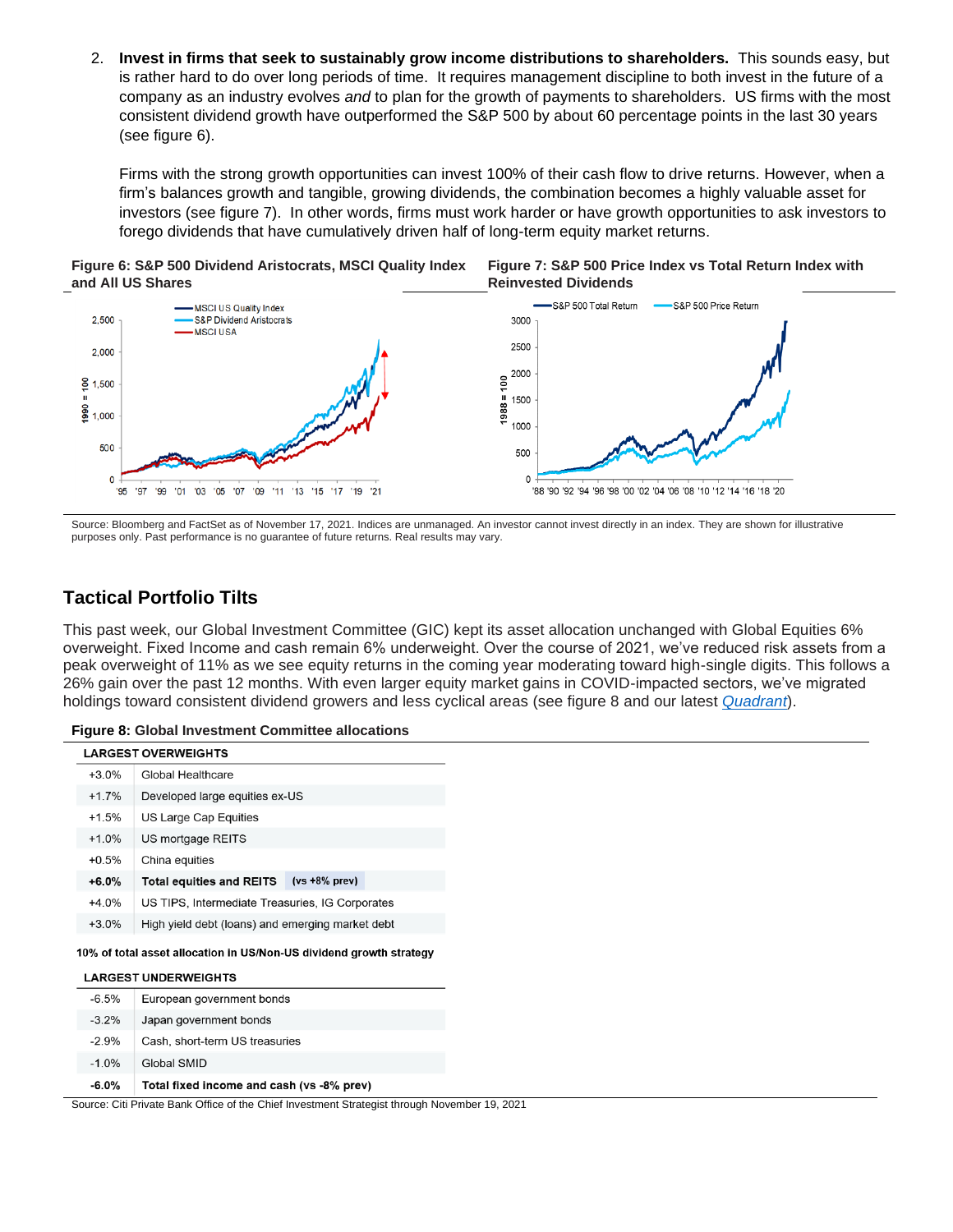### **Sustainable Return Drivers**

Another challenge is to realign portfolios toward sustainable return drivers. Over 2021, we altered many of our allocations to capture the drivers of returns. For example, we reduced holdings of volatile, leveraged small cap firms that enjoyed an exaggerated recovery from depressed levels. We reinvested in the generally more stable growth and value offered in the healthcare sector (see figure 9).

Accelerating global healthcare spending is a long-term return opportunity. The drivers are an aging world, with the United Nations projecting a doubling in the size of the over-65 population in less than 30 years. The growth of this demographic is more than 4x faster than the growth of the world's population. With science delivering longer lives – and people spending more for longer on services and healthcare itself -- it makes "Increased Longevity" a Citi Global Wealth Unstoppable Trend (see figure 10).



Indices are unmanaged. An investor cannot invest directly in an index. They are shown for illustrative purposes only and do not represent the performance of any specific investment. Investing in smaller companies involves greater risks not associated with investing in more established companies Index returns do not include any expenses, fees or sales charges, which would lower performance. Past performance is no guarantee of future results. Real results may vary. The projection is an expression of opinion are not intended to be a forecast of future events or a guarantee of future results.

### **Sustainable Means Digital**

The dot.com bubble period was a classic "boom and bust". Our present digital boom seems quite different as COVID provided a glimpse into our future (see figure 11). Post-pandemic, the "demand for digital" will very likely remain at high sustained level. Digitization helped the world adapt to COVID, saving millions of jobs with mobility and flexible work arrangements. With social distancing helping slow the spread of COVID, digitization saved lives, too. Beyond the extremes and distortions of this period, think of the digital world as the "main-stream economy" with traditional industries adapting or fading within it.



# **Figure 11: Intellectual property investment (ex: software) as %**

Source: Haver Analytics as of November 17, 2021. Note: Shaded areas are periods of recession. COVID crimp: a period of intellectual property investment acceleration driven by shifting needs during the COVID pandemic.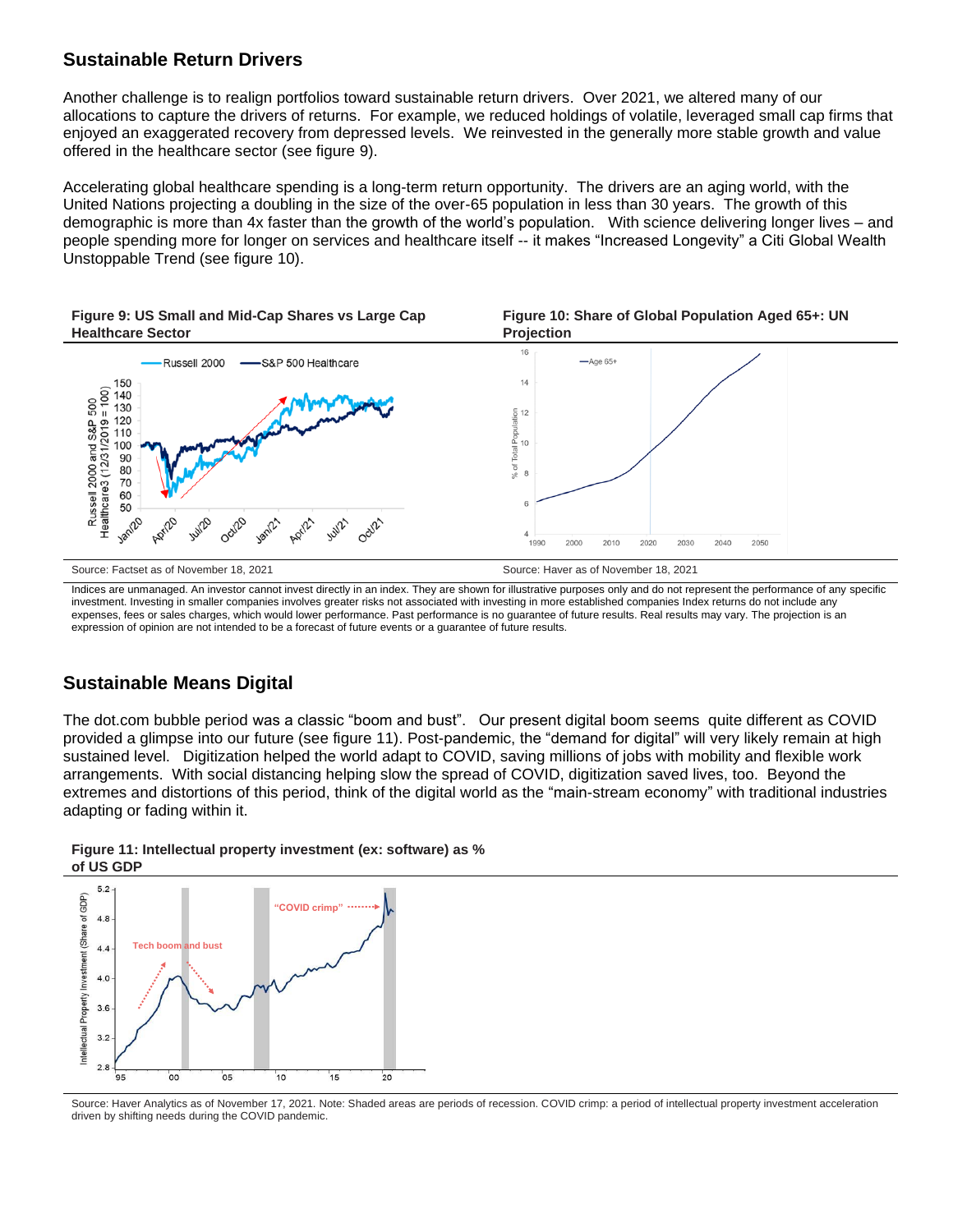# **CIO Special Section: Inflation-Proof Cybersecurity**

According to the United Nations Conference on Trade and Development, Global e-commerce reached \$26.7 trillion in 2020. In parallel with its growth, the theft of data and assets online now represents a major industry in its own right. According to Cyber Ventures, a cyber research organization, the annual impact of cybercrime has already reached an astounding \$6 trillion this year.

The costs of cybercrime extend beyond the theft itself, often resulting in reputational damage or worse. Hacked companies may also face regulatory sanctions if their data is found to be inadequately protected. Cyberattacks that target vital infrastructure can result in economy-wide harm. Even national security and human life is threatened now as the IoT governs transportation and other vital public systems.

There were over 1100 data breaches in the US alone last year, up from below 500 in 2012 (see figure 12). In one incident, hackers carried out a highly sophisticated attack on a US technology company whose clients include the US government and various major companies. In May 2021, the Colonial Pipeline, a fuel network in the Southwestern US, was disrupted for several days after a ransomware attack on its software systems. The problems can be even more acute outside the US and particularly in emerging economies, where technology ecosystems are often less secure.

### **Figure 12: Data breaches rising over time**



Source: Bloomberg as of November 17, 2021. Indices are unmanaged. An investor cannot invest directly in an index. They are shown for illustrative purposes only. Past performance is no guarantee of future returns. Real results may vary.

# **Defending Data**

What oil and coal was to the industrial revolution, data is to the digital revolution.

As the rollout of fifth generation (5G) mobile technology continues, we expect a vast increase in the number of devices connected to the internet. This will result in an unprecedented increase in generated data much of which will be stored in the cloud (see figure 13). As with any vital resource, data will need to be protected against increasingly brazen attempts to compromise it. As we saw with Equifax's data breach in 2017, a public attack can potentially lead to significant loss of market share (see figure 14).



Source: Bloomberg as of November 17, 2021. Indices are unmanaged. An investor cannot invest directly in an index. They are shown for illustrative purposes only. Past performance is no guarantee of future returns. Real results may vary. The forecast is an expression of opinion are not intended to be a forecast of future events or a guarantee of future results. Stocks shown for illustrative purpose only and not mean to project the performance of an individual investment.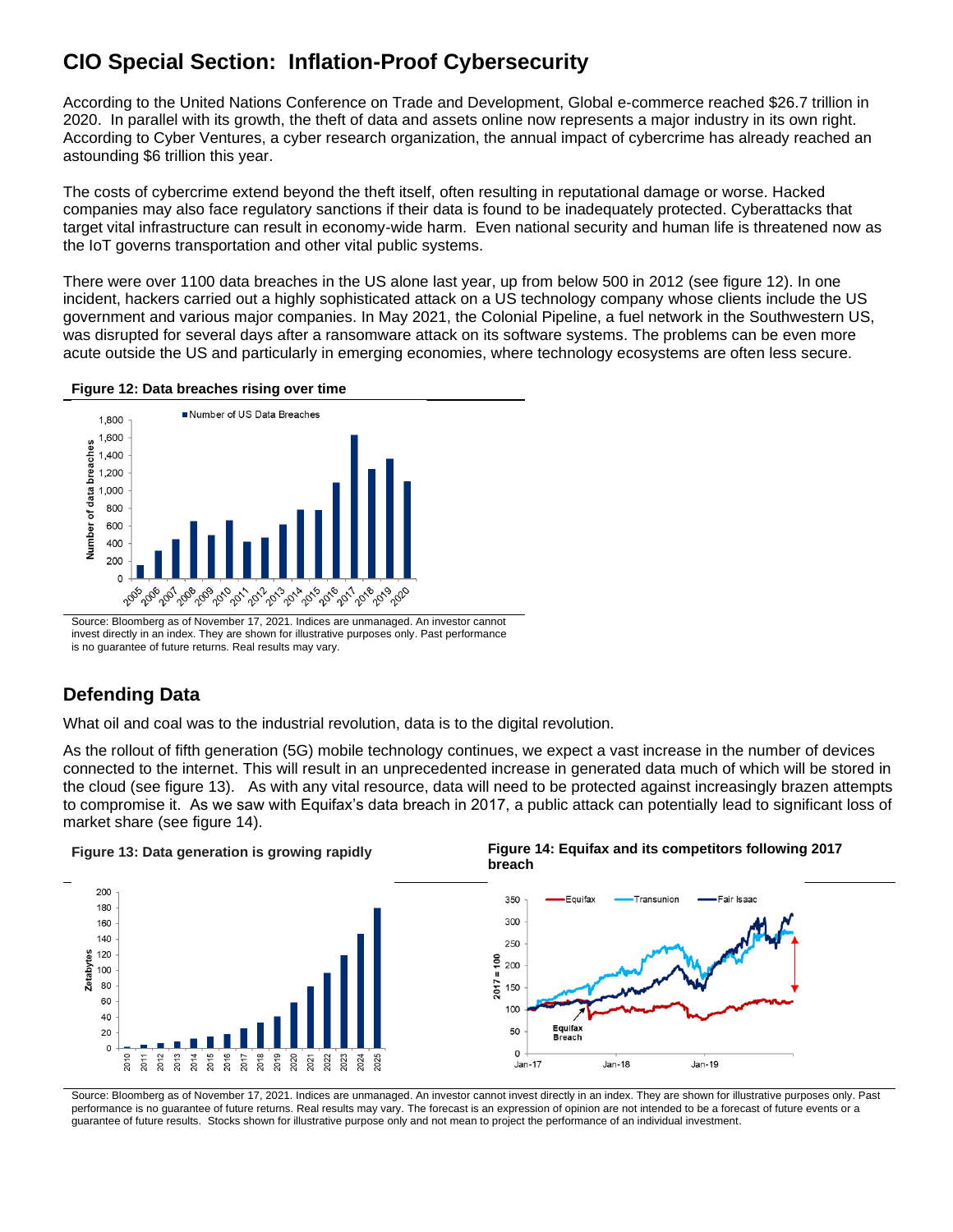# **Data Defense is a Strong Opportunity for Investors**

Global expenditure on cyber security is estimated to reach \$269bn by 2026, up from \$187bn in 2021. A recent survey of companies' chief information officers in the US revealed that cyber security was their number one priority for investment (see figure 15). The majority of their incremental spending is likely to go to specialized external cyber security providers rather than to companies' in-house teams, as we believe such specialists tend to have state-of-the-art expertise and can provide scalable solutions (see figure 16).



Source: Citi Research and Forbes as of November 17, 2021. For figure 15 - IDG Research CIO survey, net result of response to the following questions: Since the beginning of the year, which three initiatives have become a higher investment priority? The forecast is an expression of opinion are not intended to be a forecast of future events or a guarantee of future results.

# **Installing Cyber Security in Portfolios**

Cyber security firms have delivered steady top- and bottom-line growth over the past 5 years, including through the 2020 pandemic, as our lives became even more digital amid lockdowns and social distancing (see figure 17). The sector has delivered 6% revenue growth in 2021 with expectations of 7.7% in 2022, providing potentially more stable growth than many sectors in the broader technology space**.**



#### **Figure 17: Cyber Security and S&P 500 Technology Revenue Growth**

Source: Bloomberg as of November 17, 2021. Indices are unmanaged. An investor cannot invest directly in an index. They are shown for illustrative purposes only and do not represent the performance of any specific investment. Past performance is no guarantee of future results. Real results may vary. The projection is an expression of opinion are not intended to be a forecast of future events or a guarantee of future results.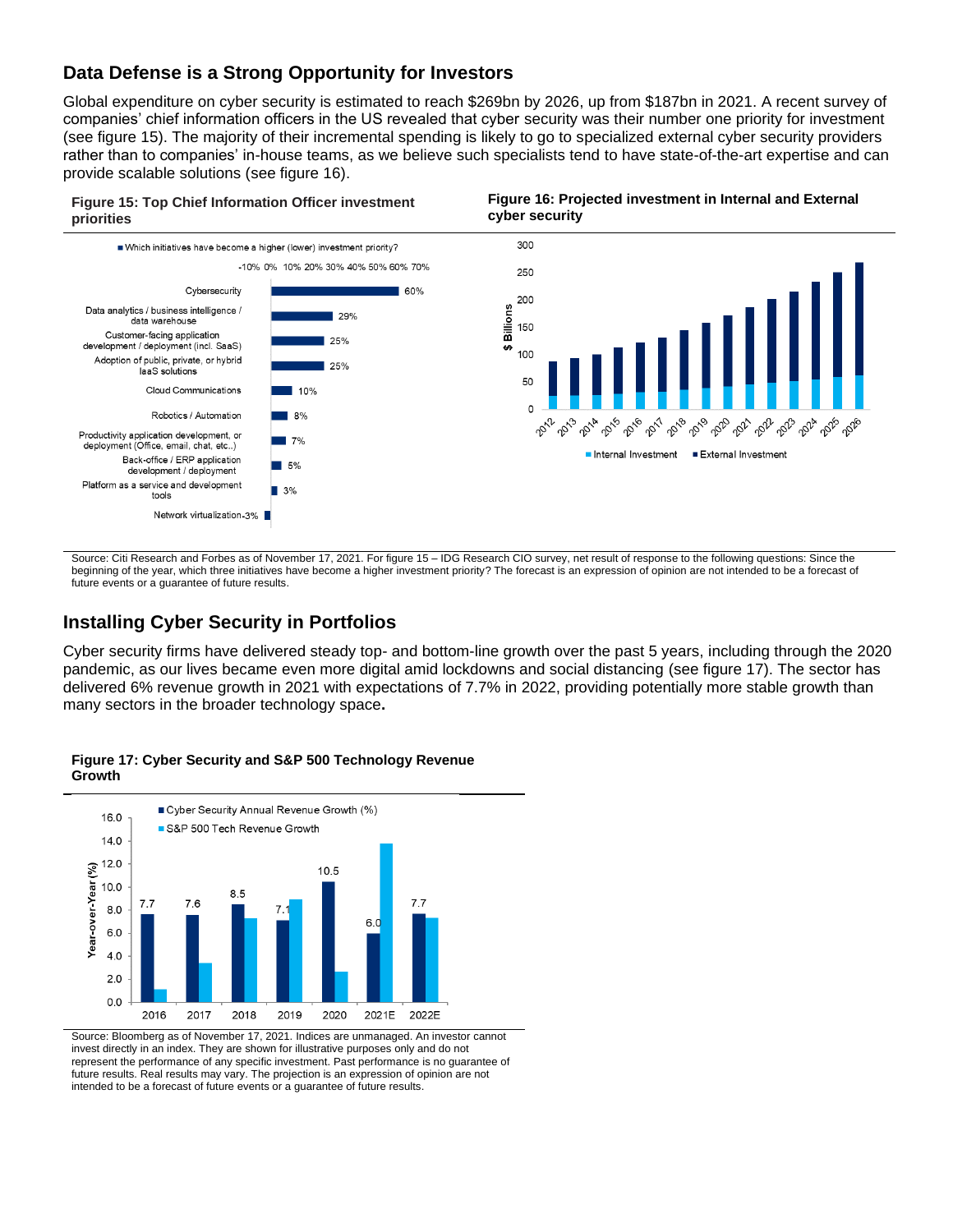While valuations trade at a premium to the broader technology and software indices, we believe the fundamental drivers underpinning future cyber security investment globally and their stable earnings profile justify their valuations in the marketplace (see figures 18-19).

**Figure 18: Cyber Security Valuations vs Tech and software services**

### **Figure 19: Cyber security returns since 2015**



Source: Bloomberg as of November 17, 2021. Indices are unmanaged. An investor cannot invest directly in an index. They are shown for illustrative purposes only. Past performance is no guarantee of future returns. Real results may vary.

# **Conclusion**

Digitization is one of our two "umbrella" themes, while "Greening the world" is the other. Cyber-security is only one industry within a larger digital economic migration. While there will be winning and losing firms within these industries, (figures 5 and 11), portfolios exposed to secular growth industries have the potential to generate outperformance. Fortunately, none of this requires a "rebound" from depressed conditions, just a bit of foresight, patience and a willingness to invest for the long-term.



**This email contains promotional materials. If you do not wish to receive any further promotional emails from Citi Private Bank, please emai[l donotspam@citi.com](mailto:donotspam@citi.com) with "UNSUBSCRIBE" in the subject line. Email is not a secure environment; therefore, do not use email to communicate any information that is confidential such as your account number or social security number.**

Announced in January 2021, Citi Global Wealth ("CGW") is comprised of the wealth management businesses of Citi Private Bank and Citi's Global Consumer Bank. Through these businesses, CGW delivers Citi's wealth solutions, products and services globally. The unified management and delivery of CGW's wealth strategy represents a further commitment by Citi to become a leading global wealth business. Citi Global Wealth Investments ("CGWI") is comprised of the Investments and Capital Markets capabilities of Citi Private Bank, Citi Personal Wealth Management and International Personal Bank U.S.

Citi Private Bank and Citi Personal Wealth Management are businesses of Citigroup Inc. ("Citigroup"), which provide clients access to a broad array of products and services available through bank and non-bank affiliates of Citigroup. Not all products and services are provided by all affiliates or are available at all locations. In the U.S., investment products and services are provided by Citigroup Global Markets Inc. ("CGMI"), member FINRA and SIPC, and Citi Private Advisory, LLC ("Citi Advisory"), member FINRA and SIPC. CGMI accounts are carried by Pershing LLC, member FINRA, NYSE, SIPC. Citi Advisory acts as distributor of certain alternative investment products to clients of Citi Private Bank. Insurance is offered by Citi Personal Wealth Management through Citigroup Life Agency LLC ("CLA"). In California, CLA does business as Citigroup Life Insurance Agency, LLC (license number 0G56746). CGMI, Citi Advisory, CLA and Citibank, N.A. are affiliated companies under the common control of Citigroup.

Outside the U.S., investment products and services are provided by other Citigroup affiliates. Investment Management services (including portfolio management) are available through CGMI, Citi Advisory, Citibank, N.A. and other affiliated advisory businesses. These Citigroup affiliates, including Citi Advisory, will be compensated for the respective investment management, advisory, administrative, distribution and placement services they may provide.

International Personal Bank U.S. ("IPB U.S."), is a business of Citigroup Inc. ("Citigroup") which provides its clients access to a broad array of products and services available through Citigroup, its bank and non-bank affiliates worldwide (collectively, "Citi"). Through IPB U.S. prospects and clients have access to the Citigold® Private Client International, Citigold® International, International Personal, Citi Global Executive Preferred, and Citi Global Executive Account Packages. Investment products and services are made available through either Citi Personal Investments International ("CPII"), a business of Citigroup Inc., which offers securities through Citigroup Global Markets Inc. ("CGMI"), member FINRA and SIPC, an investment advisor and broker–dealer registered with the Securities and Exchange Commission; or Citi International Financial Services, LLC ("CIFS"), member FINRA and SIPC, and a broker–dealer registered with the Securities and Exchange Commission that offers investment products and services to non–U.S. citizens, residents, or non–U.S. entities. CGMI and